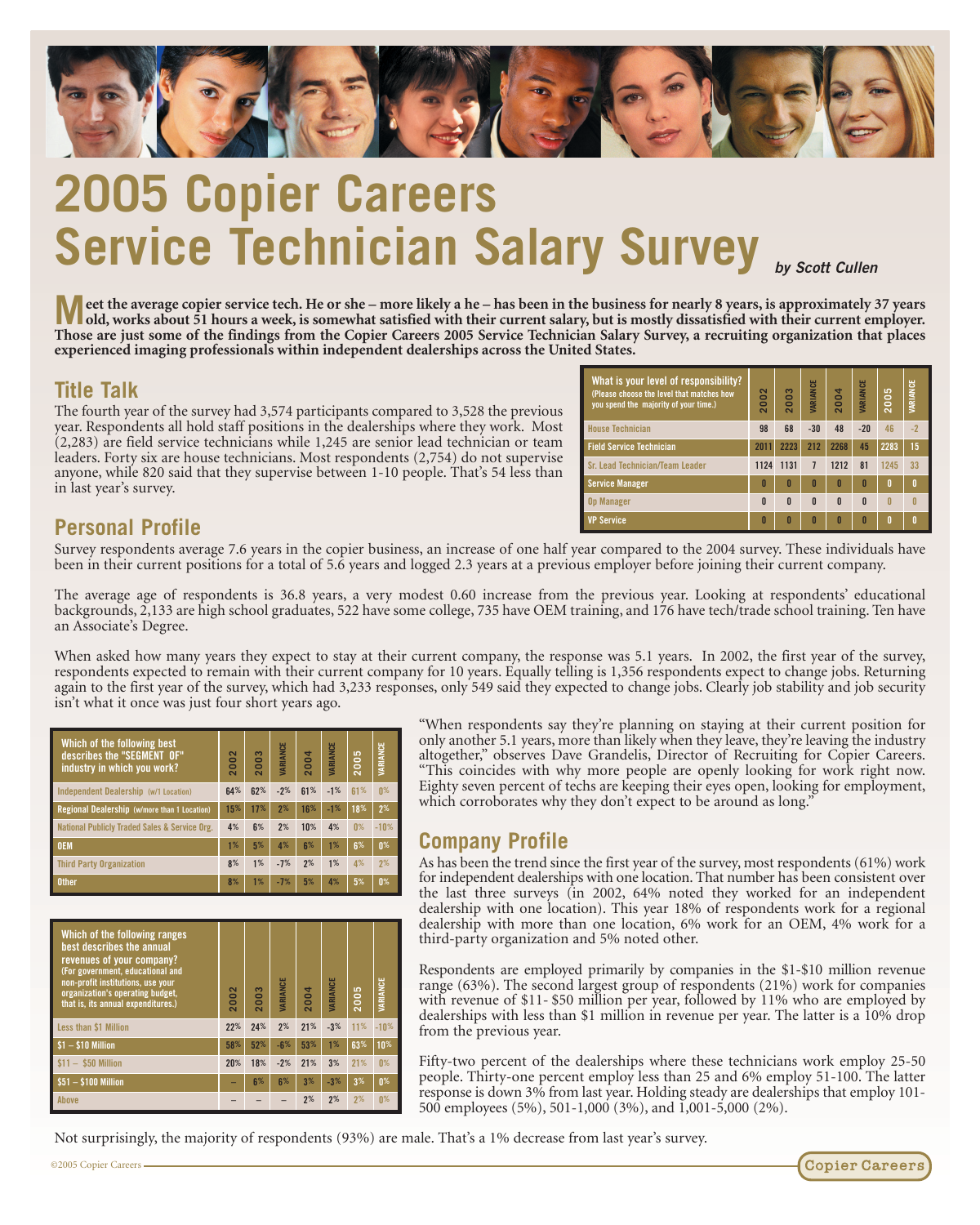### **Working Stiffs**

The number of hours worked is on the rise with respondents clocking in at 51 hours per week, an increase of 1 hour from the previous year and 5 hours more than respondents were averaging per work week in 2002.

Those longer hours may be the result of belt tightening coinciding with the effects of a still volatile economy. "Unemployment figures in the U.S. remain consistent while worker productivity is on the rise," says Paul Schwartz, President of Copier Careers. "Rather than add another person or half person, employers are requiring more out of their employees and this industry is a good example of that. It seems a lot of service techs are frustrated because they're working harder and working longer days."

We spoke with a number of service techs about how many hours they work each week. One noted 40-45 while another reports that he is now back to a 40-hour week because his employer has not been compensating him for overtime. The tech who logs 40-45 hours per week says it's because the service department is understaffed and the company is not managed well.

But not all techs are logging outrageous hours. A Wyoming-based tech says he is in the field about 30 hours or so a week with another 10 spent in the office. He's been in the business for 10 years now and has found that number relatively consistent.

It wouldn't be a stretch to think that a work week that is consistently creeping upwards at a little more than one hour per week per year since the first survey is influencing a service tech's feelings about their employer. We'll delve into that issue later on.

#### **Things That Matter**

"What matters most to you about your job?" When asked, service techs present a wide range of opinions with "Benefits" the top response at 73%, followed by "Base pay" at 71%. The third most popular response was "Financial stability of company" (63%). The fourth most popular response was a three-way tie with "Job stability,""My opinion and knowledge is valued", and "Having the tools and support to do my job well" all garnering a response rate of 58%. Those responses were followed by "Recognition for work well done" (49%), "Skill development/Educational/Training opportunity"  $(43%)$ , and "My work is important to the company's success"  $(34%)$ . No other responses yielded percentages above 28%. What's clear from these responses is that service techs care about the companies they work for and their jobs. But that they also are focused on making a living and taking care of themselves and their families. What matters most with service techs tends to be consistent with the things that matter to most workers no matter what the industry.

The biggest deviation from last year's survey was an increase of 12% in the respondents who cited "Benefits" as one of the factors that matter most. The second biggest change from last year's survey was "Financial stability of company" which saw a 9% increase from the previous year. "Recognition for work well done" went up 8% and "Base pay" rose 7% from the previous year.

#### **The IT Factor**

Also up 7% was "Company's understanding of the importance of IT," which suggests more techs are thinking about IT issues, whether its training or their dealership's commitment to IT.

"A candidate's ability to rise in the industry and within their company is dependent on his or her IT training," observes Grandelis, who sees this more often in his recruitment efforts when talking to service techs and clients. "Any employer who wants to attract a candidate has to show he can grow along those lines," adds Grandelis who is finding more clients interested in hiring candidates with an IT background. Similarly, he's also seen candidates turn down positions because they weren't convinced the dealership had a strong enough commitment to IT issues.

Most of the service techs we spoke with felt that their employers were committed to IT, albeit some had reservations as to just how strong that commitment is. "[The company I work for] has a good understanding of the importance of IT, but isn't willing to pay for the expertise," says a Dallas-based tech. Another tech notes that his company has a good IT understanding on the service side, but "not well at all" on the sales side of the business. Similarly, the Wyoming-based tech feels that the small dealership he currently works for is behind the curve from an IT standpoint, but so far this hasn't been a big issue with customers. "Our sales reps aren't as knowledgeable about technology as the sales reps I worked with at IKON,<sup>5</sup> he says.

Part of the commitment to IT encompasses providing service techs with the right tools to do their jobs. Indeed, support tools are important to this group as much as financial stability of the company and the company's ability to provide training. "It's also important to provide tools that will allow them to climb the ladder and start servicing high-speed copiers and wide format products," observes Schwartz. "They



| What matters most to you about<br>your job?<br>Please check up to 7 of the job-related                         |                |
|----------------------------------------------------------------------------------------------------------------|----------------|
| 2005<br>2002<br>003<br>004<br>issues that are the most important to you.                                       | RIANCE         |
| <b>Flexible Work Schedule</b><br>18%<br>18%<br>0 <sup>%</sup><br>13%<br>$-5%$<br>11%                           | $-2%$          |
| <b>Telecommuting/Work at Home</b><br>22%<br>6%<br>3%<br>$-3%$<br>1%<br>16%                                     | -2%            |
| <b>Challenge of Job/Responsibility</b><br>1%<br>16%<br>20%<br>4%<br>21%<br>18%                                 | $-3%$          |
| <b>Prestige/Reputation of the Company</b><br>8%<br>24%<br>16%<br>23%<br>$-1%$<br>25%                           | 2%             |
| <b>Vacation Time/Paid Time Off</b><br>23%<br>23%<br>$0\%$<br>24%<br>1%<br>24%                                  | 0 <sup>%</sup> |
| <b>Bonus Opportunities</b><br>$0\%$<br>18%<br>18%<br>19%<br>1%<br>19%                                          | 0 <sup>%</sup> |
| <b>Stock Options</b><br>3%<br>3%<br>0 <sup>%</sup><br>$1\%$<br>$-2%$<br>1%                                     | 0 <sup>%</sup> |
| <b>Potential for Promotion</b><br>24%<br>25%<br>1%<br>22%<br>$-3%$<br>23%                                      | 1%             |
| <b>Job Stability</b><br>20%<br>46%<br>26%<br>54%<br>8%<br>58%                                                  | 4%             |
| <b>Casual Attire</b><br>17%<br>17%<br>0 <sup>%</sup><br>15%<br>$-2%$<br>17%                                    | 2%             |
| <b>Company Provided Laptop/Home PC</b><br>6%<br>10%<br>4%<br>12%<br>2%<br>18%                                  | 6%             |
| <b>Effectiveness of Immediate Supervision</b><br>12%<br>$0\%$<br>4%<br>12%<br>16%<br>18%                       | 2%             |
| Seeing How My Job Helps Achieve Company Goals<br>0 <sup>%</sup><br>6%<br>6%<br>7%<br>1%<br>6%                  | $-1%$          |
| <b>Base Pay</b><br>56%<br>62%<br>6%<br>64%<br>2%<br>71%                                                        | 7 <sup>%</sup> |
| <b>Understanding Company's Business Strategy</b><br>12%<br>12%<br>$0\%$<br>17%<br>5%<br>16%                    | $-1%$          |
| <b>Corporate Culture &amp; Values</b><br>8%<br>8%<br>0 <sup>%</sup><br>12%<br>4%<br>12%                        | 0 <sup>%</sup> |
| <b>Involvement in Company Strategy/Goals</b><br>9%<br>9%<br>0 <sup>%</sup><br>5%<br>$-4%$<br>3%                | $-2%$          |
| Ability to Work w/Leading Edge Technology<br>19%<br>19%<br>0 <sup>%</sup><br>22%<br>3%<br>26%                  | 4%             |
| <b>Commute Distance</b><br>14%<br>14%<br>0 <sup>%</sup><br>22%<br>8%<br>21%                                    | $-1%$          |
| Working w/a Start-up Company<br>4%<br>4%<br>0 <sup>%</sup><br>4%<br>0 <sup>%</sup><br>2%                       | $-2%$          |
| <b>On-site Child Care</b><br>1%<br>1%<br>1%<br>0 <sup>%</sup><br>0 <sup>%</sup><br>$0\%$                       | $-1%$          |
| <b>Working w/Highly Talented Peers</b><br>4%<br>4%<br>0 <sup>%</sup><br>3%<br>$-1%$<br>3%                      | $0\%$          |
| Sense of Community in Work Group<br>4%<br>4%<br>$0\%$<br>2%<br>$-2%$<br>7%                                     | 5%             |
| Able to Work on Creating "New" IT Solutions<br>21%<br>14%<br>$-7%$<br>18%<br>4%<br>22%                         | 4%             |
| <b>Effective Career Path Planning &amp; Support</b><br>13%<br>13%<br>$0\%$<br>11%<br>$-2%$<br>7%               | $-4%$          |
| <b>Recognition for Work Well Done</b><br>34%<br>33%<br>$-1%$<br>41%<br>8%<br>49%                               | $8\%$          |
| My Job is Important to Company Success<br>n%<br>2%<br>29%<br>29%<br>31%<br>34%                                 | 3%             |
| <b>Commitment to Quality Work in Company</b><br>9%<br>0 <sup>%</sup><br>13%<br>9%<br>11%<br>2%                 | 2%             |
| <b>Regular Coaching &amp; Feedback on Performance</b><br>20%<br>0 <sup>%</sup><br>21%<br>20%<br>1%<br>26%      | 5%             |
| My Opinion & Knowledge is Valued<br>54%<br>54%<br>0 <sup>%</sup><br>56%<br>2%<br>58%                           | 2%             |
| Have Tools & Support to Do Job Well<br>51%<br>51%<br>0 <sup>%</sup><br>54%<br>3%<br>58%                        | 4%             |
| Company's Understanding of IT Importance<br>18%<br>0 <sup>%</sup><br>21%<br>3%<br>18%<br>28%                   | 7%             |
| <b>Geographic Location of Job</b><br>15%<br>15%<br>n%<br>18%<br>3%<br>22%                                      | 4%             |
| <b>Benefits</b><br>41%<br>41%<br>0 <sup>%</sup><br>61%<br>20%<br>73%                                           | 12%            |
| <b>Skill Development/Education/Training Opportunity</b><br>0 <sup>%</sup><br>43%<br>43%<br>39%<br>$-4%$<br>43% | 4%             |
| <b>Job Atmosphere</b><br>$-3%$<br>9%<br>7%<br>15%<br>12%<br>$-3%$                                              | $-2%$          |
| <b>Financial Stability of Company</b><br>12%<br>43%<br>31%<br>54%<br>11%<br>63%                                | 9%             |
| <b>Domestic Partner Benefits</b><br>0%<br>0%<br>0 <sup>%</sup><br>0%<br>0 <sup>%</sup><br>0 <sup>%</sup>       | O%             |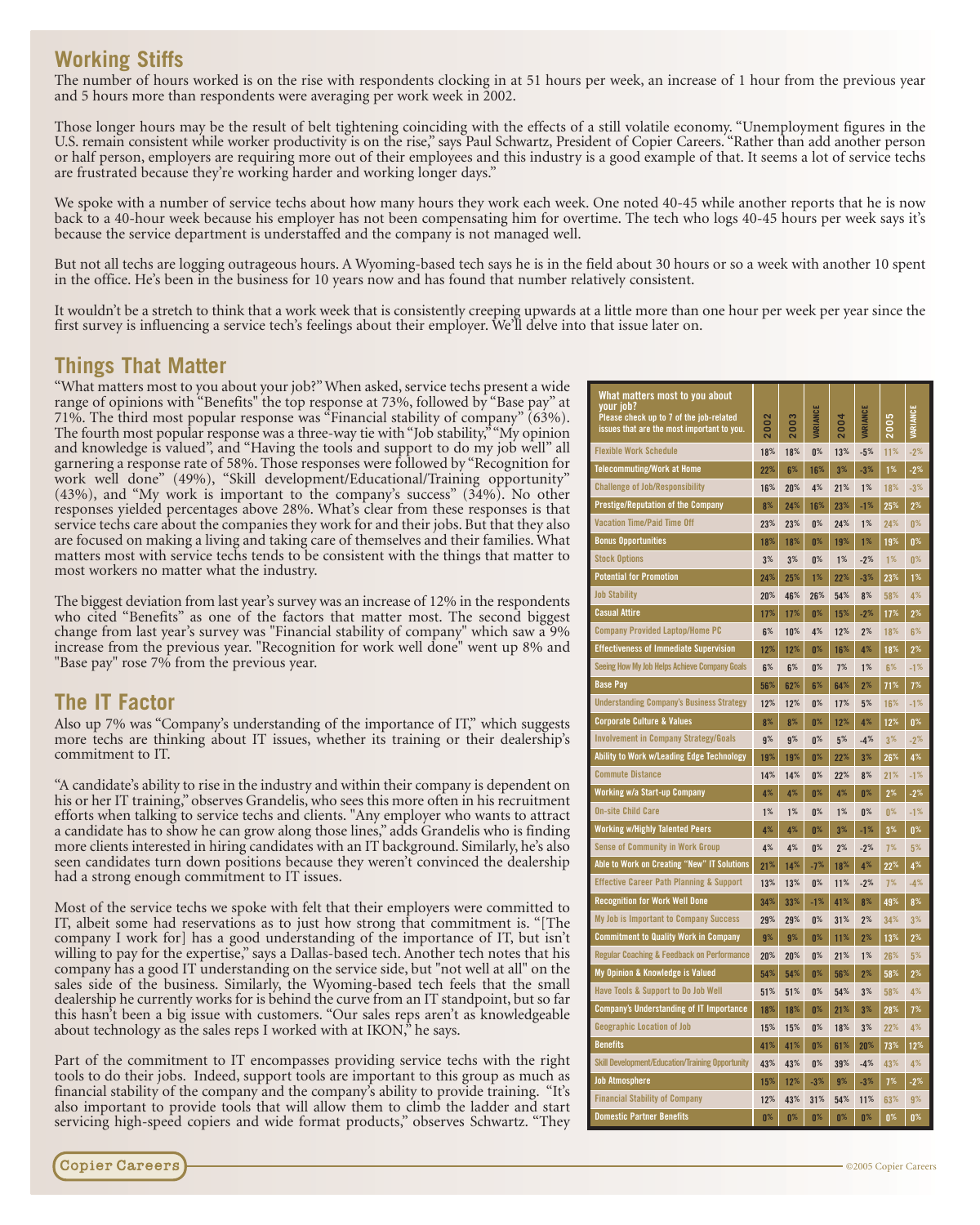recognize those qualities make them more valuable. It all intersects with each other. If they're not providing techs with the proper tools, they're going to look around for someone who will," says Schwartz.

One of those tools is a laptop. Most of the techs interviewed say that they are provided with a laptop. However, one tech notes that except for doing firmware upgrades (a must on Sharp products) he'd rather have a hard copy. "It's much faster and easier to read than a PDF on a small, slow laptop screen," says the tech. "In my opinion, having a laptop is highly over rated, unless you are working on Kyocera Mita [products] because you have to carry so many manuals to keep that equipment running, that if you don't have a laptop you won't have room for car stock."

## **Making Sense of the Dollars**

The current annual base salary of this year's group is \$36,510, a \$1,404 increase from the previous year's survey. These numbers have been rising consistently – as well they should even in a tough economy – since the first year of the survey when respondents noted that their current annual base salary was \$32,334. Respondents report that their previous year's annual base salary was \$35,106, which amounts to a \$1,962 raise over the previous year.

Bonuses still play a big part in the take-home pay of service technicians with the total amount of bonuses earned last year averaging \$3,411, a modest \$83 increase over 2004. Service technicians continue to be rewarded for certification/training with 61% earning bonuses in this area. That was followed by bonuses for personal performance (24%), company profit sharing (15%), and other (11%). The latter very likely being year end or holiday bonuses. All other responses were in the low single digits. (See graphic for more detail.)

Looking at non-cash bonuses and perks, the figures remain fairly consistent from the previous year with the exception of a company car or car allowance which climbed to 71% this year, a 10% increase from 2004. Fully 93% of respondents receive health care, 68% receive certification reimbursement, 41% are offered further education/training, and 26% receive 401(k) Match.

Stock options continue their downward spiral with those receiving them reporting a stock value of a meager \$980. That's \$123 less than 2004 and a whopping \$7,540 less than what techs reported in the first survey in 2002.

## **Satisfaction Not Guaranteed**

There were no major variances in satisfaction levels from last year to this year regarding overall compensation. Eight percent of respondents were very satisfied and 18% were satisfied, while 36% were neutral. Some 19% said that they were dissatisfied, a 2% drop from the previous year, while those who were very dissatisfied rose 2% to 19% in 2005.

When asked how satisfied they were with all aspects of their job, just 8% said they were very satisfied and 21% said they were satisfied. Both of those are down 1% from last year's survey. More than half of those surveyed said they were dissatisfied (24%) or very dissatisfied (29%) and 18% were neutral. The latter went up 6 percent from last year while those who were very dissatisfied went down by 7%. Techs who were simply dissatisfied went up 3%.

| Overall, how<br>satisfied are you<br>with your total<br>compensation<br>package? | Very Satisfied<br><b>Contract</b><br>Satisfied<br><b>Neutral</b><br><b>Dissatisfied</b><br><b>Very Dissatisfied</b> |  |  |  |  |
|----------------------------------------------------------------------------------|---------------------------------------------------------------------------------------------------------------------|--|--|--|--|
| 2005                                                                             | 8%<br>18%<br>36%<br>19%<br>19%                                                                                      |  |  |  |  |
| 2004                                                                             | 9%<br>19%<br>34%<br>21%<br>7%                                                                                       |  |  |  |  |
| 2003                                                                             | 11%<br>22%<br>36%<br>16%<br>15%                                                                                     |  |  |  |  |
| 2002                                                                             | 12%<br>23%<br>32%<br>22%<br>11%                                                                                     |  |  |  |  |





If a lot of these folks aren't satisfied then it stands to reason that they'd be looking around for better opportunities. Nineteen percent are actively looking and 68% say they are somewhat looking. Those numbers represent increases over the previous year's survey of 7% and 5%, respectively. Thirteen percent of respondents said they weren't looking – 12% less than last year.

Off the record conversations with service techs offer the impression that things could certainly be better. "Another thing that is remarkably consistent is how badly technicians are treated by employers and how knowledge of this is increasing," notes a 10-year veteran service tech. "Employers increasingly drive the good technicians away with paltry pay, ridiculous work rules and inequitable expectations from good and bad techs." He says that he expects this situation to increase with time.

Asked to elaborate about those ridiculous work rules, he describes how Sharp factory training recently changed their training entry prerequisites so that techs must pass online tests on fax machines, networking, computers and printers before being allowed to go to Sharp factory training.